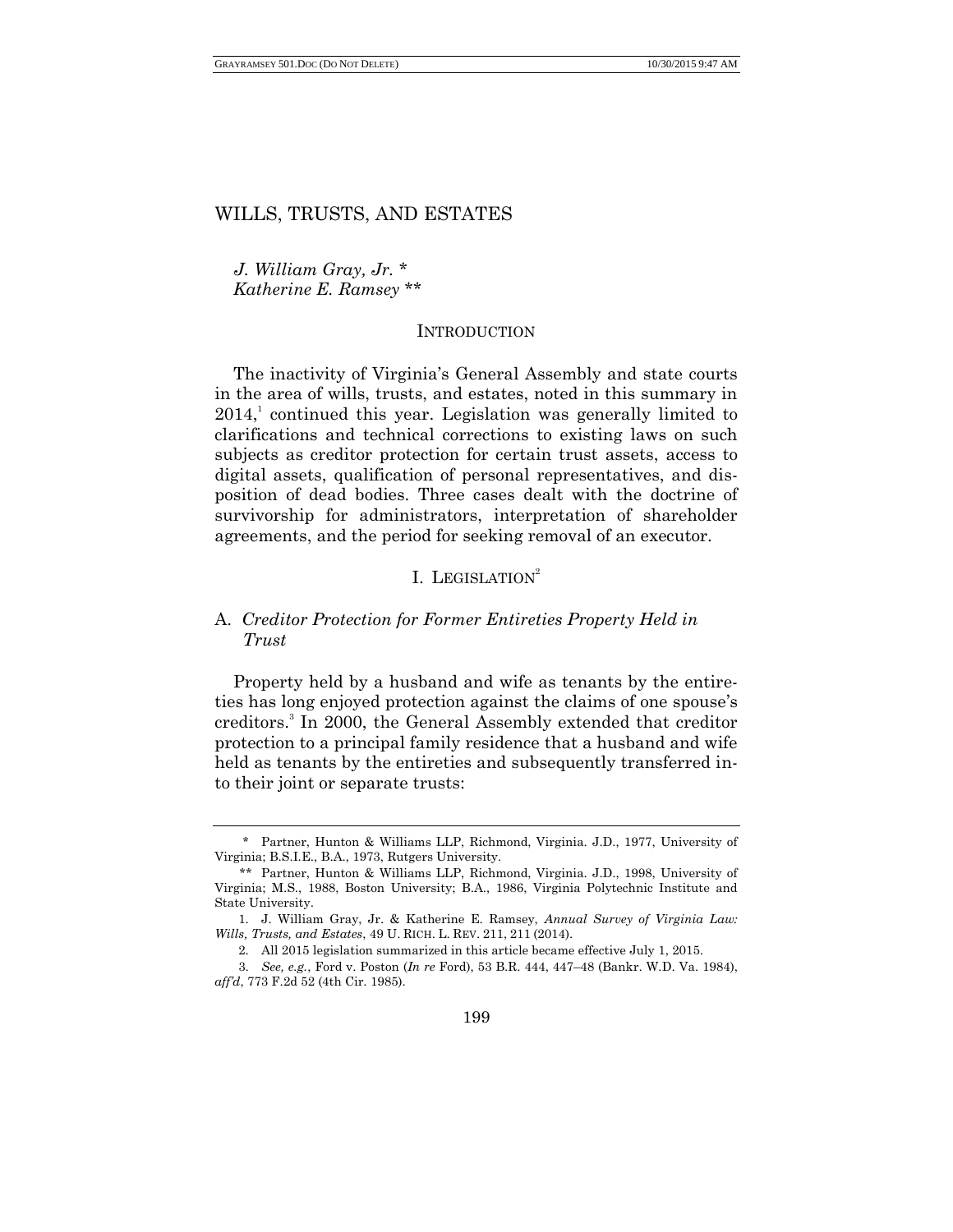The principal family residence of a husband and wife that is held by them as tenants by the entireties and conveyed to their joint revocable or irrevocable trust, or in equal shares to their separate revocable or irrevocable trusts, shall have the same immunity from the claims of their separate creditors as it would if it had remained a tenancy by the entirety, so long as (i) they remain husband and wife, (ii) it continues to be held in the trust or trusts, and (iii) it continues to be their principal family residence.<sup>4</sup>

This legislation was intended to help Virginia couples plan their estates without fear of exposing their home to the claims of their separate creditors.<sup>5</sup> In 2006, the General Assembly sought to give married couples even more flexibility in their planning by extending the new exemption to any type of property held as tenants by the entireties and eliminating the requirement that, if conveyed to separate trusts, it must be divided equally.<sup>6</sup> Unfortunately, the amendments created significant uncertainty. For example, the revised statute protected the couple's property after its transfer into trust so long as it "continues to be their property." Since legal title vested in the trustee or trustees after the transfer, this language seems to have referred to the spouses' beneficial interests in the property. <sup>8</sup> Even if that were the case, it was unclear whether the trust could have beneficiaries other than the spouses; it was also unclear whether the proceeds would be protected from creditors if a trustee later sold the property, or whether the trustee could waive the creditor protection.<sup>9</sup> Despite this confusion, some practitioners were quick to take advantage of the new exemption. Others, however, feared risking their clients' creditor protection if a court were to interpret the statute in an unexpected manner.<sup>10</sup>

Following nine years of uncertainty, the General Assembly significantly rewrote the statute in  $2015$ .<sup>11</sup> It clarified that the spe-

<sup>4.</sup> Act of Apr. 3, 2000, ch. 331, 2000 Va. Acts 473, 474 (codified as amended at VA. CODE ANN. § 55-20.1 (Cum. Supp. 2000)).

<sup>5.</sup> J. Rodney Johnson, *Annual Survey of Virginia Law: Wills, Trusts, and Estates*, 41 U. RICH. L. REV. 321, 324 (2006).

<sup>6.</sup> Act of Mar. 30, 2006, ch. 281, 2006 Va. Acts 356, 356 (codified as amended at VA. CODE ANN. § 55-20.2(B) (Cum. Supp. 2006)).

<sup>7.</sup> *See* VA. CODE ANN. § 55-20.2(B) (Cum. Supp. 2006).

<sup>8.</sup> *See, e.g.*, Johnson, *supra* note 5, at 325.

<sup>9.</sup> *Id*. at 325–26.

<sup>10.</sup> *Id.* at 326 ("[I]t is doubtful whether the prudent estate planner will act upon this new provision until its operation has been clarified by further legislation.").

<sup>11.</sup> *See* Act of Mar. 23, 2015, ch. 424, 2015 Va. Acts \_\_, \_\_ (codified at VA. CODE ANN.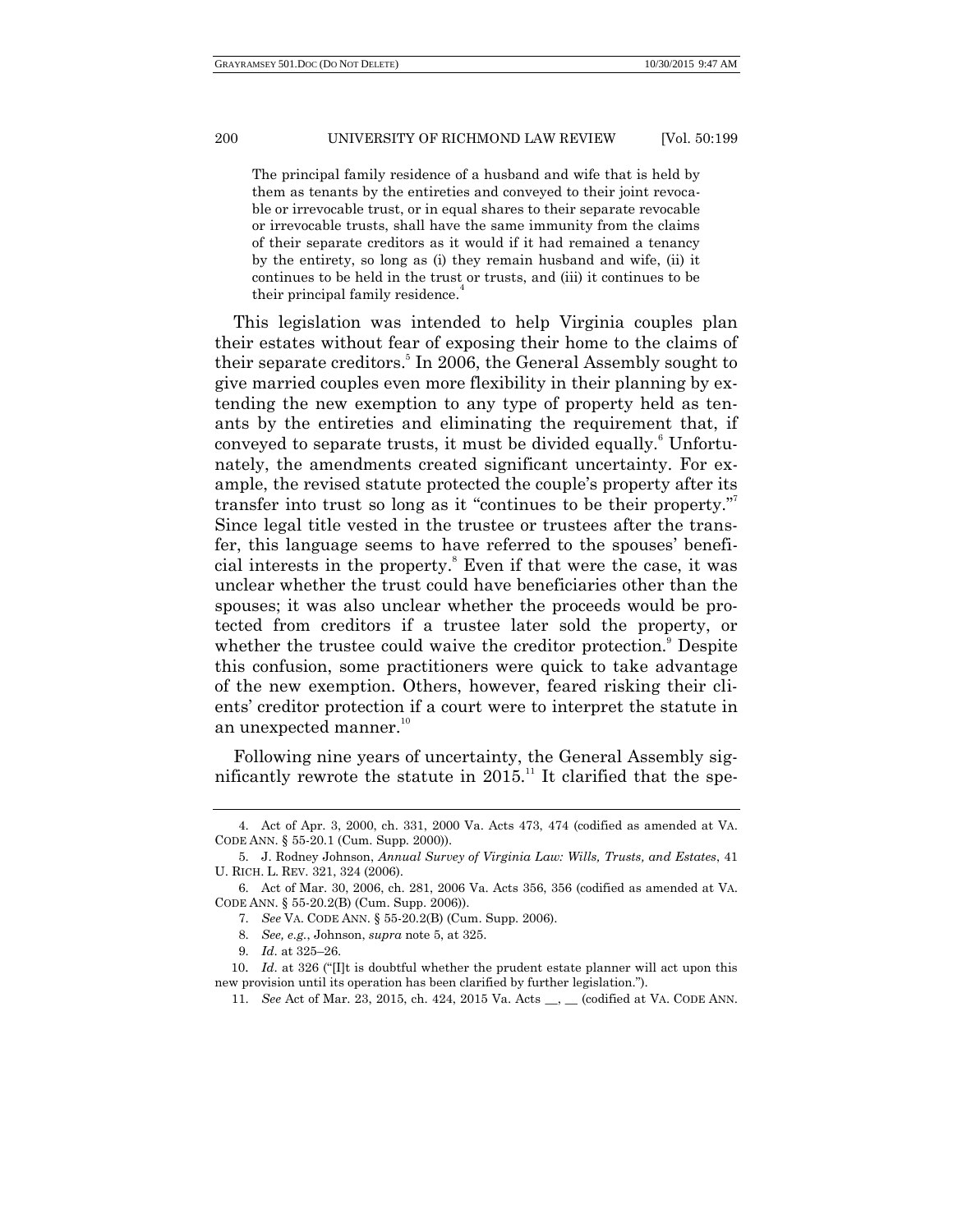cial creditor protection (i) existed notwithstanding the general rule that trust assets remain subject to the claims of the settlor's creditors and (ii) extended to proceeds from the sale or disposition of the former entireties property.<sup>12</sup> A new safe harbor ensures protection if:

[B]oth spouses are current beneficiaries of one trust that holds the entire property or each spouse is a current beneficiary of a separate trust and the two separate trusts together hold the entire property, whether or not other persons are also current or future beneficiaries of the trust or trusts.

The trustee may waive the statutory immunity as to any specific creditor, including a separate creditor of either spouse, or as to any specifically described property if the trust instrument expressly grants the power or both spouses consent in writing.<sup>14</sup>

To avoid a possible cloud on prior transfers, the 2015 amendments also apply to tenancy by the entireties' property that a husband and wife<sup>15</sup> transferred into trust under the prior stat $ute.<sup>16</sup>$ 

## B. *Digital Assets*

As recently as twenty years ago, a decedent's intangible personal property was almost always limited to bank accounts, stocks, insurance, royalties, contract rights, and other assets that were evidenced through written statements, agreements, certificates, and the like. The personal representative had only to search through the decedent's possessions and mail and then present a valid qualification letter to third parties in order to obtain

<sup>§</sup> 55-20.2(B) (Supp. 2015)).

<sup>12.</sup> *Id*.

<sup>13.</sup> *Id.*

<sup>14.</sup> *Id.*

<sup>15.</sup> In an opinion to the Clerk of the Fairfax County Circuit Court, the Attorney General of Virginia concluded that the decision in *Bostic v. Rainey*, 970 F. Supp. 2d 456 (E.D. Va. 2014), *aff'd sub nom*. Bostic v. Schaefer, 760 F.3d 352 (4th Cir. 2014), *cert. denied*, 135 S. Ct. 308 (2014), requires clerks of court to interpret the term "husband and wife" in Virginia Code section 58.1-810.3, relating to recordation tax exemptions, to include spouses of the same sex. 2014 Op. Va. Att'y Gen. 199, 199. A footnote in that opinion declares further that the terms "husband and wife," "man and wife," "wife," and "husband," wherever used in the Virginia Code, must be read to apply equally to all legal marriages. *Id*. at 202 n.14.

<sup>16.</sup> Act of Mar. 23, 2015, ch. 424, 2015 Va. Acts \_\_, \_\_ (codified as amended at VA. CODE ANN. § 55-20.2(B) (Supp. 2015)).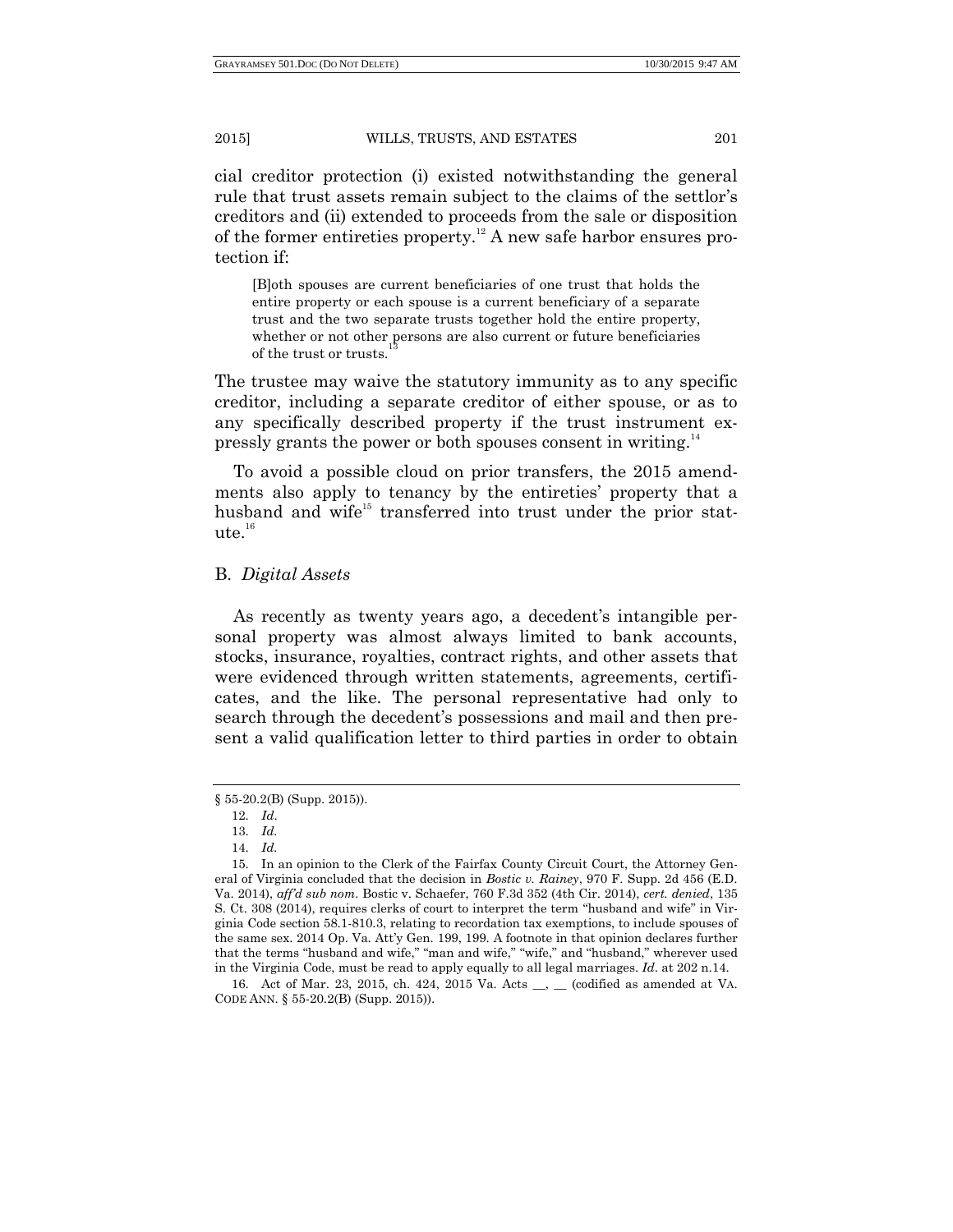the necessary information to gain control over and administer the estate. Today, however, these methods can be insufficient. Many decedents maintain at least some online presence, using cloud storage for their photographs and important documents and conducting many types of business exclusively in electronic, rather than paper, form. Unless the personal representative has access to these documents, accounts, and records after the decedent's death, sentimental or valuable information could be lost and it may be difficult to administer the decedent's estate completely and efficiently. $17$ 

To address this problem, at least in part, the 2013 General Assembly enacted a bill that allowed the personal representative of a deceased minor domiciled in Virginia to assume the minor's terms of service agreement for any digital account for purposes of consenting to and obtaining disclosure of the contents of communications and subscriber records.<sup>18</sup> The National Conference of Commissioners on Uniform State Laws also promulgated the broader Uniform Fiduciary Access to Digital Assets Act in 2014.<sup>19</sup> This model act would grant personal representatives of estates and other fiduciaries the same access to digital assets as they have always had to more traditional assets, unless the account holder instructs otherwise.<sup>20</sup> Unfortunately, the act faced stiff opposition from various digital-industry players who primarily cited privacy concerns.<sup>21</sup>

In the face of the industry's objections, the 2015 General Assembly declined to adopt the model act and instead supplemented the limited 2013 statute with the industry-approved "Privacy Expectation Afterlife and Choices Act" ("PEAC").<sup>22</sup> This act provides

<sup>17</sup>. *See, e.g.*, J. William Gray, Jr. & Katherine E. Ramsey, *Annual Survey of Virginia Law: Wills, Trusts, and Estates*, 48 U. RICH. L. REV. 189, 198 (2013); UNIF. FIDUCIARY ACCESS TO DIG. ASSETS ACT (UNIF. LAW COMM'N 2014), http://www.uniformlaws.org/ shared/docs/Fiduciary%20Access%20to%20Digital%20Assets/2014\_UFADAA\_Final.pdf (last visited Oct. 1, 2015) [hereinafter ACCESS TO DIG. ASSETS ACT].

<sup>18.</sup> Act of Mar. 14, 2013, ch. 369, 2013 Va. Acts 615, 615 (codified at VA. CODE ANN. §§ 64.2-109 to -110 (Supp. 2014)); *see also* Gray & Ramsey, *supra* note 17, at 198.

<sup>19.</sup> *See* ACCESS TO DIG. ASSETS ACT, *supra* note 17.

<sup>20.</sup> *See id*.

<sup>21.</sup> *See* Letter from Tammy Cota, Exec. Dir. of the Internet Coal., to the Hon. Eric Coleman and the Hon. William Tong, Co-Chairs of the Joint Judiciary Comm., Conn. Gen. Assembly (Mar. 2, 2015), http://www.cga.ct.gov/2015/JUDdata/Tmy/2015SB-00979-R000 306-Cota,%20Tammy-TMY.PDF (last visited on Oct. 1, 2015).

<sup>22</sup>. *See* Act of Mar. 26, 2015, ch. 657, 2015 Va. Acts \_\_, \_\_ (codified at VA. CODE ANN.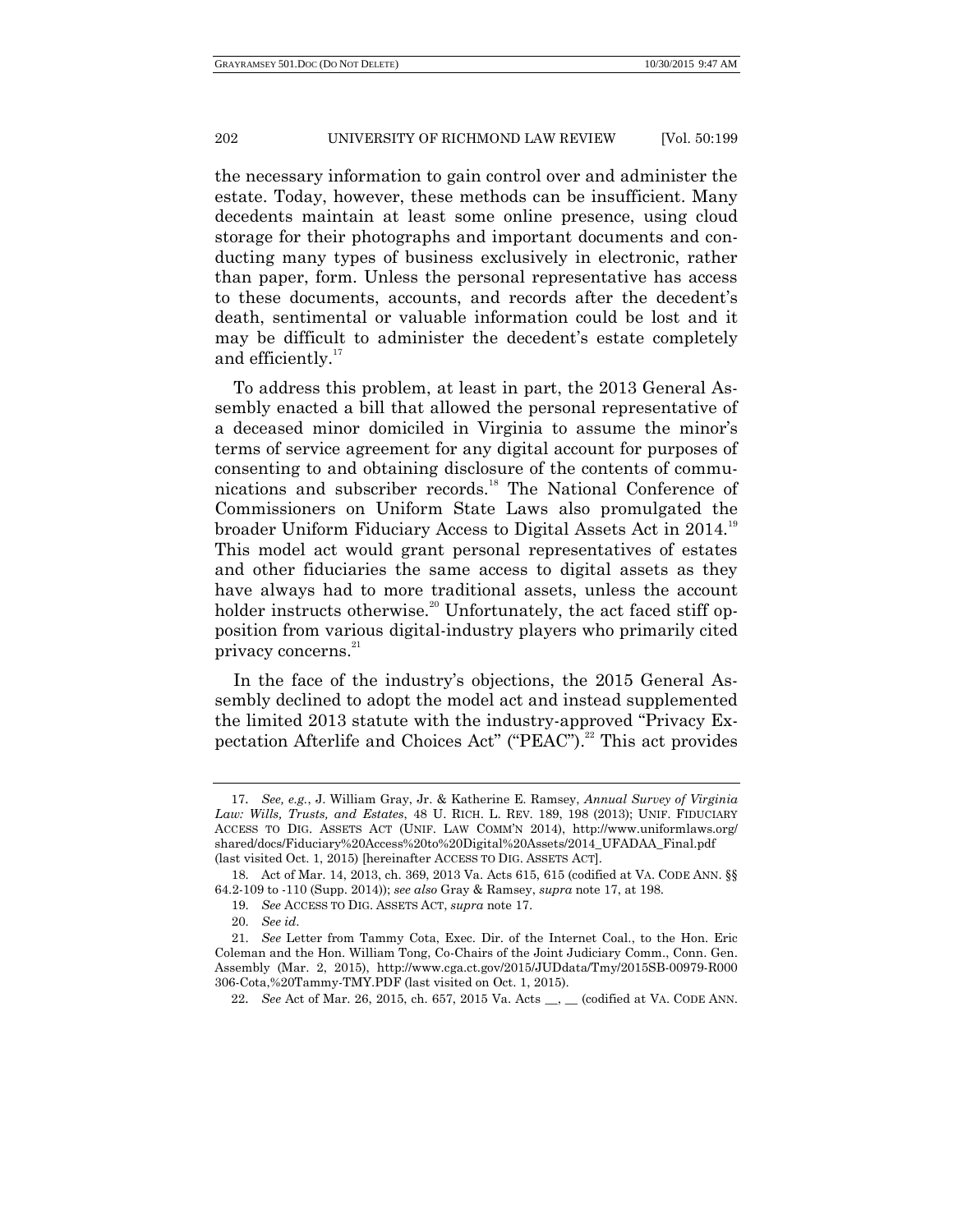a set of rules that apply only to personal representatives of decedents' estates and not to trustees, guardians, committees, or other types of fiduciaries. $^{23}$  It establishes a procedure by which a personal representative may request records pertaining to the decedent's use of a digital account or the actual contents of that  $account<sup>24</sup>$ . The act applies to all forms of digital accounts, including blogs, email, multimedia, personal and social networking accounts, and comparable items "as technology develops."<sup>25</sup>

To gain access to the decedent's user records with respect to any digital account, the personal representative must first file a motion asking the court in which he or she is qualified to order the service provider to disclose such records for the eighteenmonth period ending on the decedent's date of death.<sup>26</sup> The court's order may go further back than eighteen months if necessary for the proper administration of the decedent's estate.<sup>27</sup> The decedent's heirs or beneficiaries and the service provider are not entitled to notice of the motion. $^{28}$ 

The personal representative's motion must include an affidavit attesting, upon information and belief, that:

<sup>§§ 64.2-109</sup> to -115 (Cum. Supp. 2015)); Letter from Tammy Cota, *supra* note 21 (urging the adoption of the Privacy Expectation Afterlife and Choices Act in lieu of the Uniform Fiduciary Access to Digital Assets Act); UNIF. LAW COMM'N, UNIFORM TRUST AND ESTATE ACTS: REPORT TO NATIONAL CONFERENCE OF LAWYERS AND CORPORATE FIDUCIARIES 2–3 (2015), http://www.americanbar.org/content/dam/aba/events/real\_property\_trust\_estate/nc lcf/2015\_06/nclcf\_2015\_06\_02\_uniform\_trust\_and\_estate\_acts\_june\_2015\_report\_to\_nclcf. authcheckdam.pdf (noting that the Uniform Fiduciary Access to Digital Assets Act died in committee in Virginia) (last visited Oct. 1, 2015).

<sup>23</sup>. *See* VA. CODE ANN. § 64.2-100 (Repl. Vol. 2012 & Cum. Supp. 2015) (elaborating on what constitutes a personal representative); Act of Mar. 26, 2015, ch. 657, 2015 Va. Acts \_\_, \_\_ (codified at VA. CODE ANN. §§ 64.2-109 to -115 (Cum. Supp. 2015)) (noting that the definition of personal representative mirrors the definition found in section 64.2-100).

<sup>24.</sup> Act of Mar. 26, 2015, ch. 657, 2015 Va. Acts \_\_, \_\_ (codified at VA. CODE ANN. §§ 64.2-109 to -115 (Cum. Supp. 2015)). The General Assembly instructed the Joint Commission on Technology and Science to "develop legislative recommendations to address access to electronic communication records and digital account content by guardians ad litem, conservators, and other fiduciaries." Id.

<sup>25.</sup> VA. CODE ANN. § 64.2-109 (Cum. Supp. 2015).

<sup>26.</sup> *Id*. § 64.2-111(A) (Cum. Supp. 2015).

<sup>27.</sup> *Id*. § 64.2-111(C) (Cum. Supp. 2015).

<sup>28.</sup> *Id*. § 64.2-111(D) (Cum. Supp. 2015).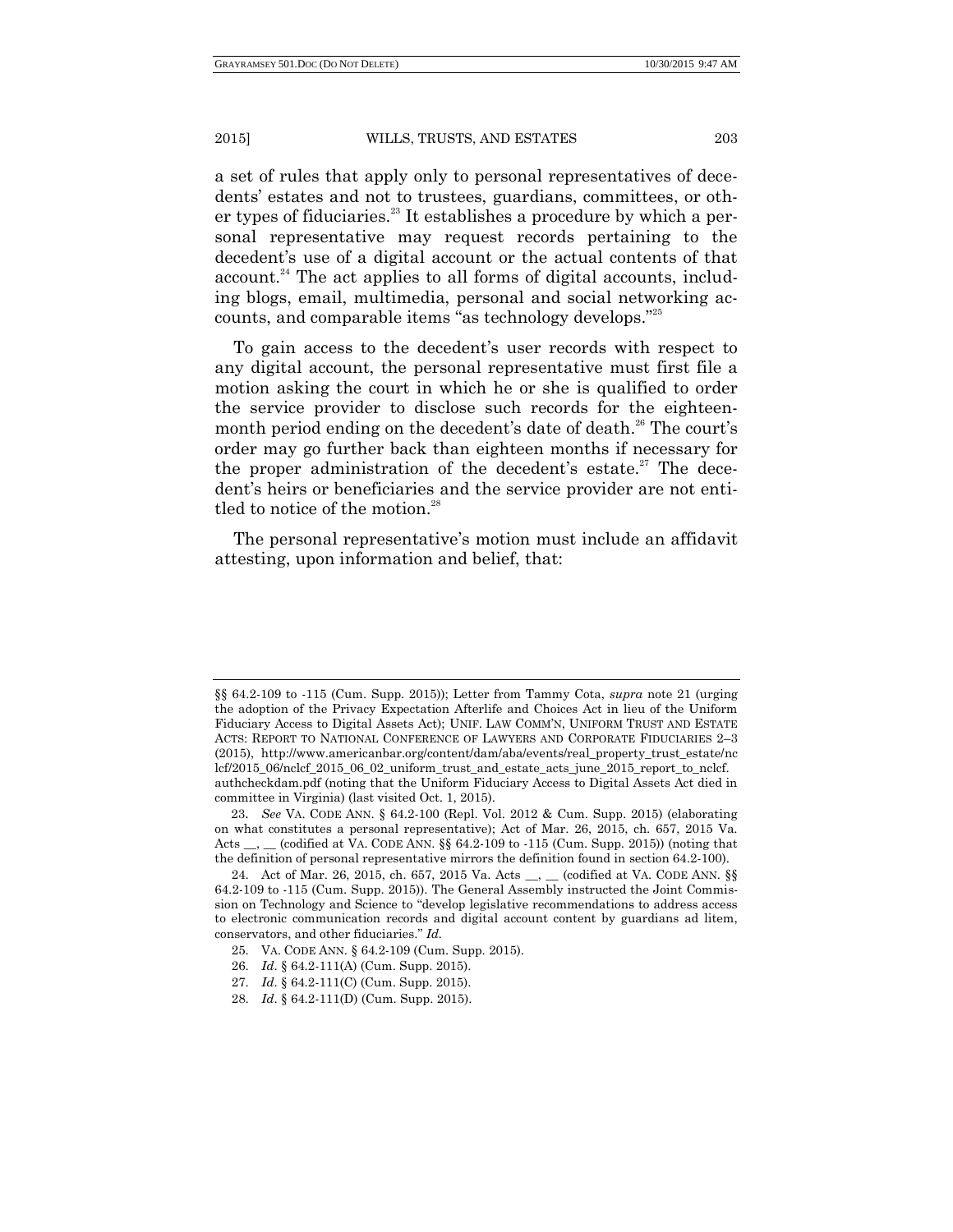- The user is deceased:
- The user was a subscriber or customer of the service provider;
- •The account has been reasonably identified so as to enable the service provider to definitively identify the user;
- All other authorized users, if any, have expressly consented in written or electronic form to the disclosure;
- The request is "tailored to effectuate the purpose of" the estate's administration; and
- The request does not conflict with the decedent's will, if any. 29

If the personal representative wishes to obtain the actual contents of the decedent's electronic communications or records, the affidavit must also include an attestation that the decedent affirmatively consented to their disclosure through a provision in his or her will or an account setting or election with the provider.<sup>30</sup> It seems unlikely that many wills drafted before 2015 will contain this consent, and therefore PEAC effectively forecloses the possibility of accessing the contents of a decedent's electronic communications or records in such cases.

Whether seeking the decedent's account records or actual contents, the personal representative must send the court's order to the provider, along with a copy of the consent of any joint owners, the death certificate and, if applicable, the provision in the will consenting to the disclosure of the electronic communications or account contents.<sup>31</sup> This additional documentation requirement seems unnecessary, since the same documentation will have been filed with the court in support of the personal representative's original motion seeking the order. Even if not, the personal representative will have filed, under penalty of perjury, his or her affidavit that such documentation exists. On the other hand, if the service provider is allowed to make its own determination as to whether the documentation is sufficient before complying with

<sup>29.</sup> *Id*. § 64.2-111(A) (Cum. Supp. 2015).

 $30.$  *Id.*  $\frac{64.2 \cdot 111}{B}$  (Cum. Supp. 2015). "Contents" is defined to mean any information concerning the substance, purport or meaning, including its subject line, of a communication. *Id*. § 64.2-109 (Cum. Supp. 2015).

<sup>31.</sup> *Id*. § 64.2-111(A), (B) (Cum. Supp. 2015).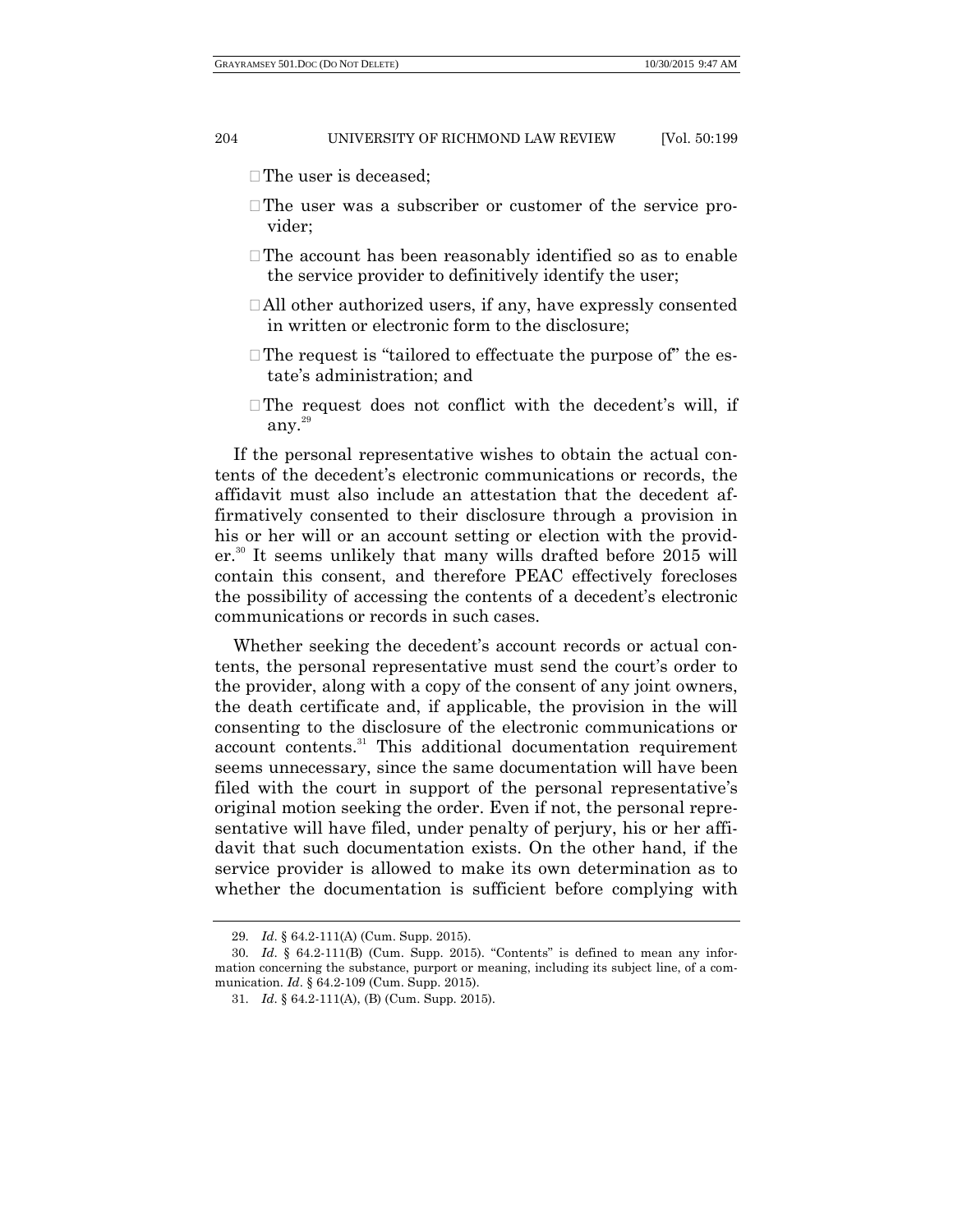the order, then the delay and cost of the court proceeding hardly seems necessary other than as additional protection for the service provider, and possibly as a deterrent to de minimis requests.

Even when presented with the requisite court order and supporting documentation, the service provider must disclose the contents of electronic communications or records only "to the extent reasonably available."<sup>32</sup> The service provider may also refuse to provide the decedent's user records or to disclose the contents of any account if doing so would violate any applicable state or federal law.<sup>33</sup> In addition, a provider may file a motion to quash within sixty days after receiving the order if the deceased user affirmatively elected not to disclose the records or content or deleted them during his or her lifetime, if any of the facts in the affidavit regarding the decedent-user are not true, or if the provider can show by clear and convincing evidence that complying with the order would "create an undue burden upon the provider."<sup>34</sup>

Upon receiving an order directing the release of the user's records or the contents of any account, the service provider may notify the account of the request and provide any authorized users a "reasonable time" to object to the disclosure.<sup>35</sup> This appears to be true even if those users gave their consent to the personal representative before the original motion and affidavit were filed. If an authorized user objects to the disclosure, it will then be up to the personal representative to apply to the court for "appropriate re- $_{\mathrm{left}}$ ." $^{\mathrm{36}}$ 

The hurdles PEAC places in the path of personal representatives presume that the right to privacy is somehow greater with respect to digital assets than to non-digital communications and records or other intangible assets. There is no question that a personal representative may take possession and review the decedent's diary, old love letters, legal file, medical records, and other potentially sensitive information in hard-copy form. Although an individual may reasonably expect that his or her privacy will be preserved during lifetime, the individual also knows

<sup>32.</sup> *Id*. § 64.2-111(B) (Cum. Supp. 2015).

<sup>33.</sup> *Id*. § 64.2-111(E) (Cum. Supp. 2015).

<sup>34.</sup> *Id*. § 64.2-112(A) (Cum. Supp. 2015).

<sup>35.</sup> *Id*. § 64.2-113 (Cum. Supp. 2015).

<sup>36.</sup> *Id.*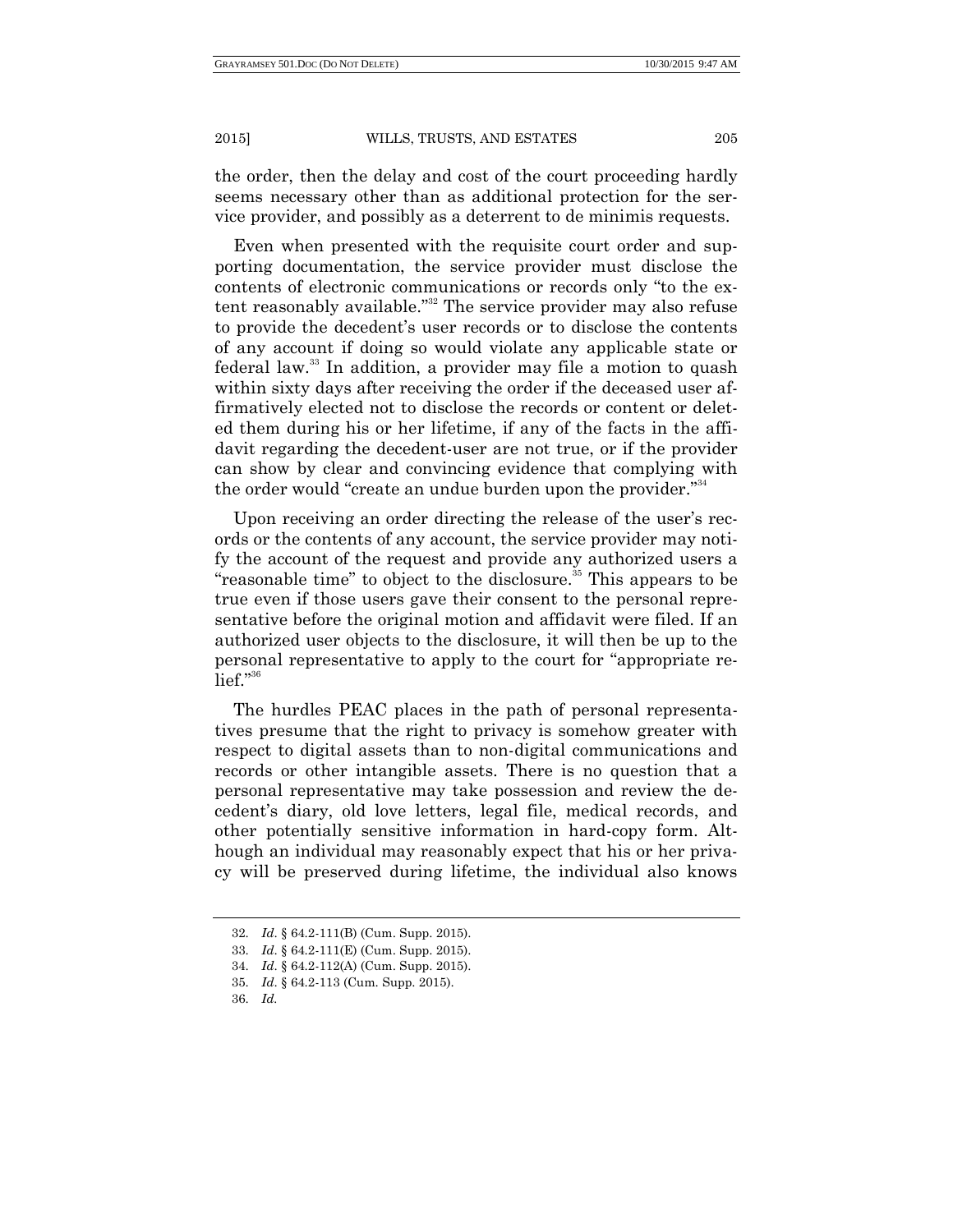that he or she must take additional steps to destroy or secure any items he or she does not wish for others to view after death. This is the approach taken by the Uniform Fiduciary Access to Digital Assets Act, but rejected by Virginia's legislature in the face of industry opposition. $37$  One can only hope that in time the public will demand a better alternative than PEAC. Until then, the administration of estates that include digital assets will require more time and expense in nearly every case, and some assets may never be available to executors.

## C. *Liability of Real Estate for Decedent's Debts and Expenses*

If a decedent's personal property is insufficient to pay the decedent's debts and lawful demands against the estate, the decedent's real estate becomes liable for any remaining debts and demands.<sup>38</sup> An heir or devisee who has sold the real estate is still liable for its value, with interest, to persons entitled to be paid out of the real estate.<sup>39</sup> The real estate itself is exonerated, however, if (i) more than one year has passed since the decedent's death, (ii) the conveyance was bona fide, and (iii) no action has been commenced for administration of the real estate and no report of debts and demands has been filed at the time of sale.<sup>40</sup> If the conveyance takes place within one year after the decedent's death, it will be invalid against the decedent's creditors if an administration action is commenced or a report of debts and demands is filed within that one-year period, unless the conveyance is pursuant to a court decree and the net proceeds are paid to a special commissioner to be held until the one-year period expires, or unless the heir or devisee posts bond with surety.<sup>41</sup>

Prior to the 2015 change, the statute appeared to exempt not only the real estate conveyed but also the heir or devisee personally from liability for the decedent's unpaid debts and demands against the estate. $42$ 

<sup>37.</sup> *See supra* notes 14–16 and accompanying text.

<sup>38.</sup> VA. CODE ANN. § 64.2-532 (Repl. Vol. 2012).

<sup>39.</sup> *Id*. § 64.2-534 (Cum. Supp. 2015).

<sup>40.</sup> *Id*.

<sup>41.</sup> *Id*. § 64.2-534(C) (Cum. Supp. 2015).

<sup>42.</sup> *Compare id.* § 64.2-534 (Repl. Vol. 2012), *with id*. (Cum. Supp. 2015).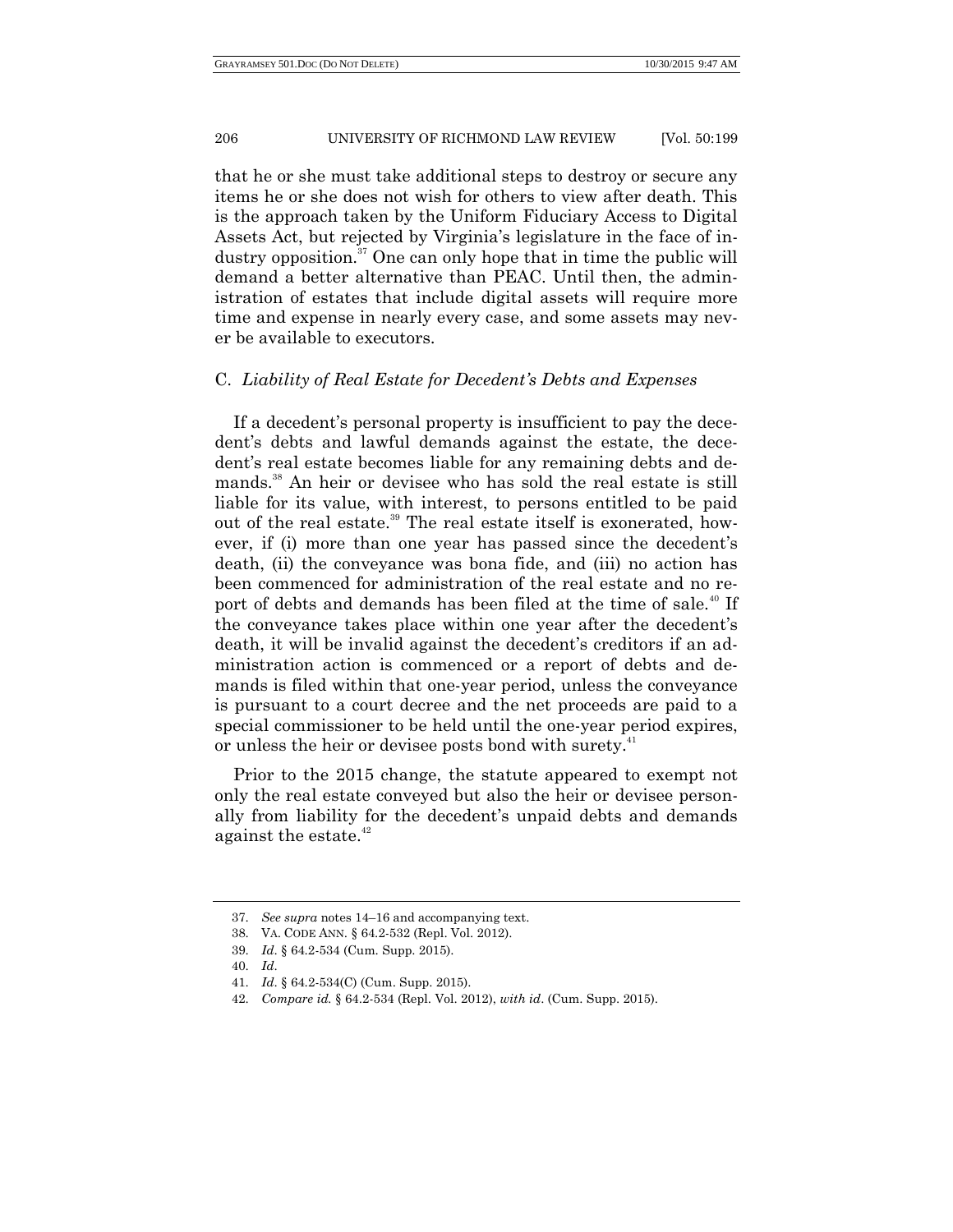#### D. *Suitability for Service as Estate Administrator*

A court or clerk may not grant administration over an estate in Virginia to any person unless satisfied that the person is suitable and competent to perform the duties of the office.<sup>43</sup> To that end, a new statute requires anyone seeking to qualify as administrator of an intestate estate to sign under oath that he or she is not under a disability and "has not been convicted of a felony offense of (i) fraud or misrepresentation or (ii) robbery, extortion, burglary, larceny, embezzlement, fraudulent conversion, perjury, bribery, treason, or racketeering."<sup>44</sup> Although the implication is that a felony conviction disqualifies an individual from serving as an administrator, the statute does not expressly make felons ineligible; rather, it expressly allows a felon who is the sole distributee of an estate to serve as administrator if the court or clerk determines that the felon is "otherwise suitable and competent to perform the duties of his office."<sup>45</sup> A similar affidavit is not required for any individual seeking to qualify as executor or administrator with the will annexed under Virginia Code section  $64.2-500^{46}$ 

## E. *Administrator for Personal Injury or Wrongful Death Action*

In cases where an individual seeks qualification only for the purpose of prosecuting or defending a personal injury or wrongful death action involving the decedent, the appointment cannot be made until at least sixty days after the decedent's death, and then only if no other personal representative has been appointed for the estate.<sup>47</sup> The court or the commissioner of accounts may exempt any such administrator from the duty to file accountings, so long as he or she is not administering funds and has no power of sale over any real estate.<sup>48</sup>

<sup>43.</sup> VA. CODE ANN. §§ 64.2-500(B), -502(D) (Repl. Vol. 2012 & Cum. Supp. 2015).

<sup>44.</sup> Act of Mar. 23, 2015, ch. 551, 2015 Va. Acts \_\_, \_\_ (codified as amended at VA. CODE ANN. § 64.2-502(D) (Cum. Supp. 2015)).

<sup>45.</sup> *Id.*

<sup>46.</sup> VA. CODE ANN. § 64.2-500 (Repl. Vol. 2012 & Cum. Supp. 2015).

<sup>47.</sup> Act of Mar. 16, 2015, chs. 124, 129 & 130, 2015 Va. Acts \_\_, \_\_ (codified as amended at VA. CODE ANN. § 64.2-454 (Cum. Supp. 2015)).

<sup>48.</sup> Act of Mar. 16, 2015, chs. 129 & 130, 2015 Va. Acts \_\_, \_\_ (codified as amended at VA. CODE ANN. § 8.01-606(G) (Repl. Vol. 2015)).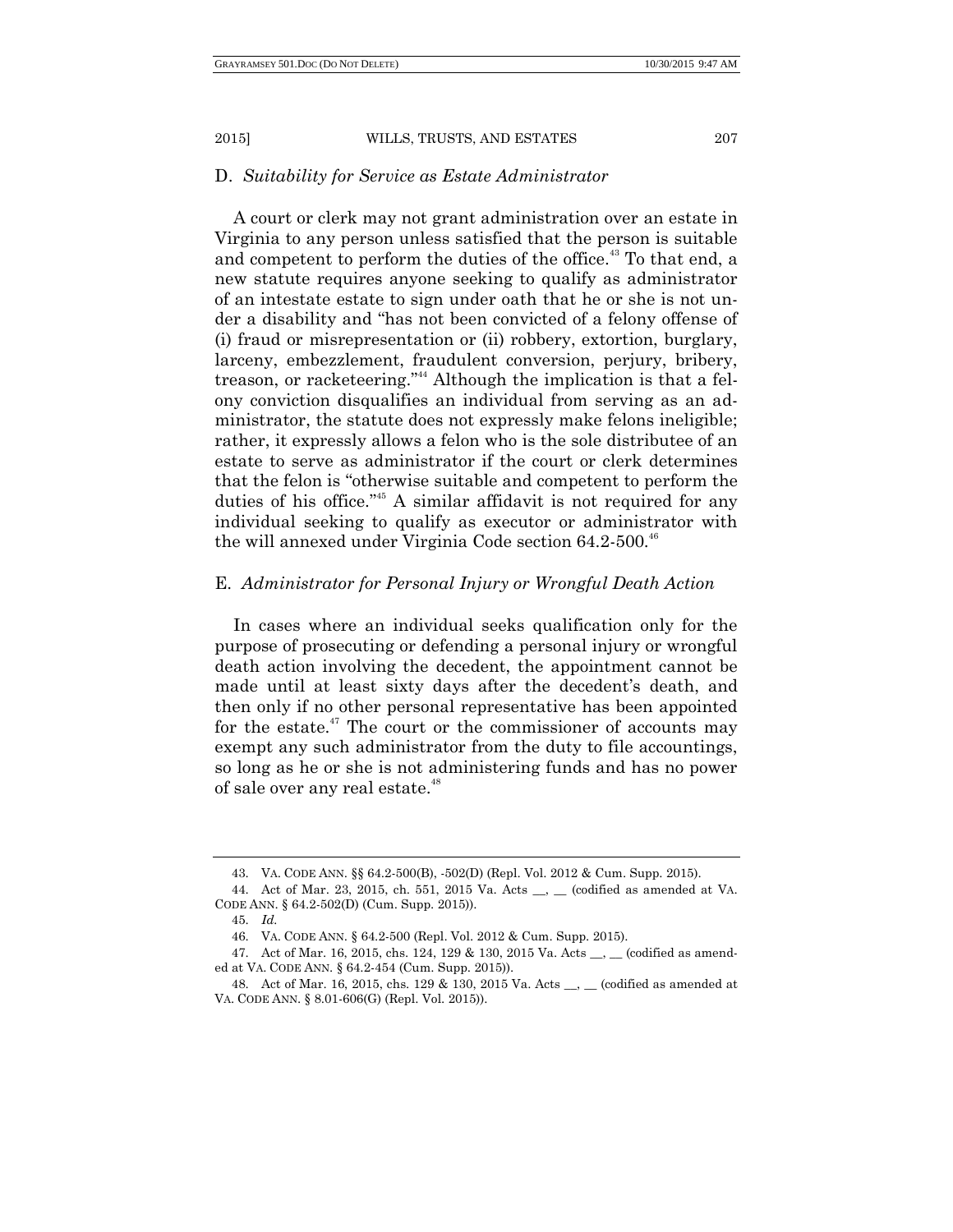#### F. *Qualification Certificate for Small Asset Estate*

When any personal representative, guardian, or other fiduciary seeks to qualify to administer a small estate, the court or clerk has long been authorized to permit the fiduciary to qualify without surety. <sup>49</sup> This priviledge currently is available to estates valued at  $$25,000$  or less.<sup>50</sup> Now, though, the court or clerk in such cases must also issue a special certificate of qualification, titled ―Qualification Certificate for Small Asset Estate,‖ which states on its face that the maximum amount of assets that may be collected pursuant to the certificate is  $$25,000$ .<sup>51</sup>

The certificate must bear the impression seal of the court  $\text{clerk}^{52}$  and state in a prominent position on the front that anyone may deliver to the named fiduciary assets that are valued at no more than  $$25,000$  on the date of delivery.<sup>53</sup> The certificate also must state that it "(i) may be used only once, (ii) is not effective if it does not have impression seal of the court clerk and therefore photocopies . . . are not effective, and (iii) must be retained by the payor."<sup>54</sup>

When presented with a Qualification Certificate for Small Asset Estate, the person holding the asset may deliver it to the named fiduciary if the asset has a value on the date of delivery of no more than \$25,000.<sup>55</sup> The holder will not be liable for turning over assets that he or she believes in good faith to be valued at \$25,000 or less, or for refusing to turn over assets he or she believes in good faith to have a value of more than  $$25,000$ .<sup>56</sup> Assets held in a safe deposit box are not counted toward the \$25,000 limit; the lessor of the box is not deemed to know of, and has no obligation to determine, the contents of the box or their value.<sup>57</sup>

51. *Id*. § 64.2-1411(C) (Cum. Supp. 2015).

57. *Id*.

<sup>49.</sup> *See* VA. CODE ANN. § 64.2-1411(A) (Repl. Vol. 2012) (permitting administration without surety for amounts of \$15,000 or less); *id*. (Cum. Supp. 2014) (raising the maximum amount permitted to be administered without surety to \$25,000).

<sup>50.</sup> *See id*. (Cum. Supp. 2015).

<sup>52.</sup> *Id*.

<sup>53.</sup> *Id*.

<sup>54.</sup> *Id*.

<sup>55.</sup> *Id*. § 64.2-1411(D) (Cum. Supp. 2015).

<sup>56.</sup> *Id.*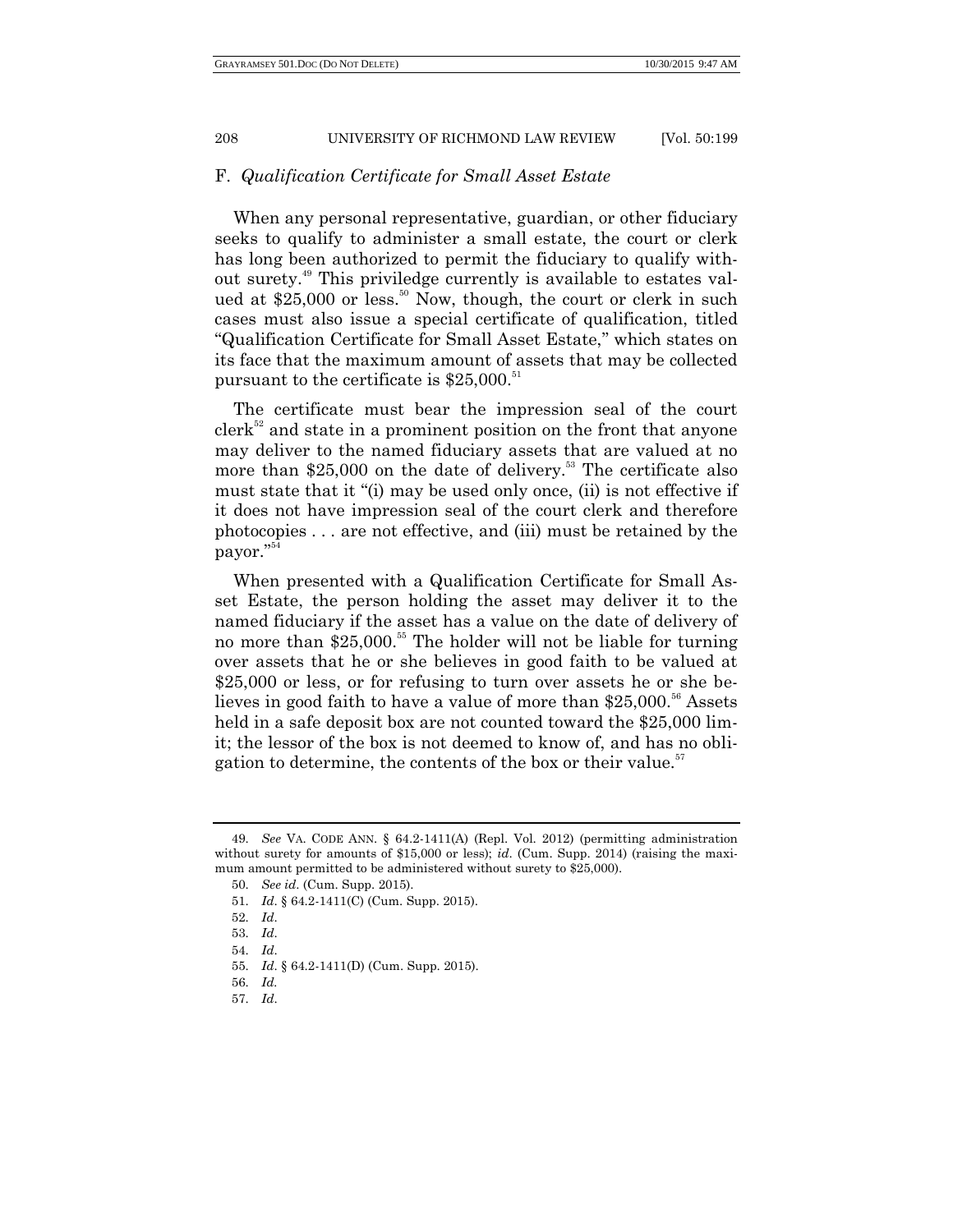Following delivery, the holder of the assets will be discharged and released from all claims or liabilities for the delivery and need not see to the fiduciary's use of the assets or ask what assets the fiduciary may have received from other sources.<sup>58</sup> However, the holder must retain the original certificate of qualification from the fiduciary, which will prevent the fiduciary from using it again to obtain possession of additional assets without the clerk's knowledge.<sup>59</sup> Accordingly, if the fiduciary needs to collect assets from more than one source, he or she will have to request additional certificates.

The clerk will not be liable for any misrepresentations made by the person or persons seeking to qualify under the small asset estate exemption or for the performance of any of the clerk's duties relating to it, unless the clerk was grossly negligent or engaged in intentional misconduct.<sup>60</sup>

This new procedure should offer additional protection to beneficiaries by preventing individuals from qualifying without surety on the basis of a false representation of the estate's value.

## G. *Expansion of Small Estate Act*

Frequently, a decedent's estate becomes entitled to payments such as a partial refund of a health insurance premium, a federal or state tax refund, or a small debt owed to the decedent. If the payor is aware that the decedent has died, he or she will almost always insist on making the refund payable to the decedent's estate. In the past, this situation would have required the beneficiaries to choose between undertaking a formal administration and forgoing collection of the amount due. Fortunately, the 2015 General Assembly amended the Small Estate Act to cover these situations.<sup>61</sup> Now, a designated successor who presents an affida-

<sup>58.</sup> *Id.*

<sup>59.</sup> *See id.*

<sup>60.</sup> *Id*. § 64.2-1411(E) (Cum. Supp. 2015).

<sup>61.</sup> Act of Mar. 26, 2015, ch. 617, 2015 Va. Acts \_\_, \_\_ (codified as amended at VA. CODE ANN. § 64.2-601 (Cum. Supp. 2015)). Note that this new provision applies only to assets claimed under Virginia Code section 64.2-601, which requires the entire personal probate estate to be \$50,000 or less, and not to individual assets of \$25,000 or less claimed under the small asset provision of Virginia Code section 64.2-602. *See supra* Part I.F. *Compare* VA. CODE ANN. § 64.2-601 (Cum. Supp. 2015), *with id*. § 64.2-602 (Cum. Supp. 2015).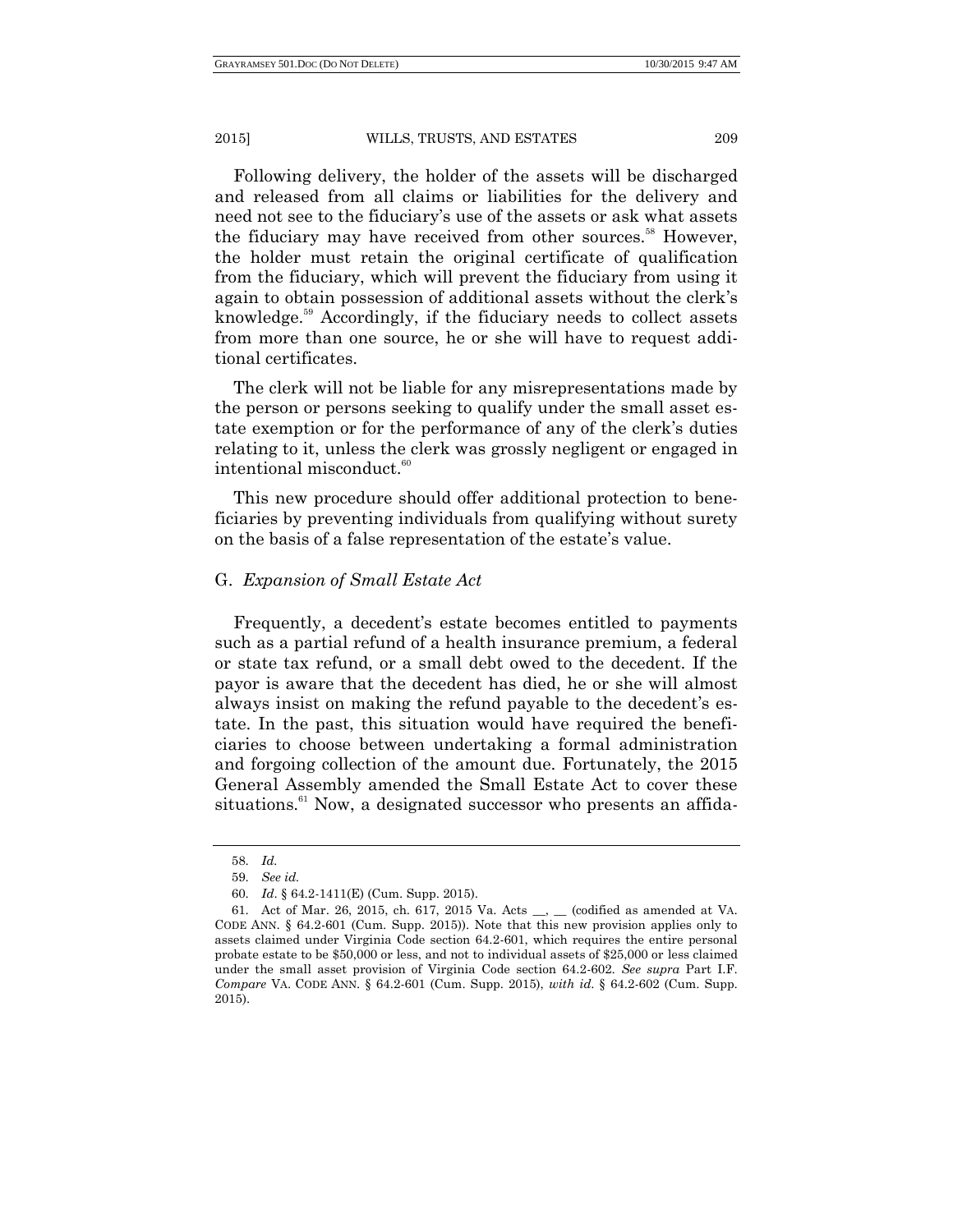vit under the Small Estate Act may endorse or negotiate a small asset that is a check, draft, or other negotiable instrument payable to the decedent's estate, just as the successor can already do with an instrument payable to the decedent.<sup>62</sup> This change will be a great help to the beneficiaries of small estates.

# H. *Payment of Funds into Court*

The General Assembly amended Virginia Code sections 8.01- 600 and 8.01-606, relating to court orders directing the clerk to hold funds.<sup>63</sup> Where judgment is taken in the circuit court, the amendment simply confirms that the court, upon motion of a party for good cause shown, may enter an order directing the clerk to hold related monies.<sup>64</sup> Where judgment is taken in the general district court, the court, upon motion of a party for good cause shown, may order its clerk to hold funds in escrow for up to 180 days to enable the party to request that the circuit court clerk receive and hold the funds. $65$  If the requesting party does not furnish a copy of a circuit court order to the general district court clerk within the 180-day period, the latter clerk must notify the parties that the funds will be disbursed to the prevailing general district court party within thirty days after the notice. $66$ 

## I. *Revisiting the Disposition of Dead Bodies*

Few estate-related subjects have received more attention from the General Assembly in recent years than the proper disposition of dead bodies.<sup>67</sup> 2015 was no different; the General Assembly clarified or expanded several relevant statutory provisions.<sup>68</sup>

66. *Id.*

<sup>62.</sup> VA. CODE ANN. § 64.2-601 (Cum. Supp. 2015).

<sup>63.</sup> Act of Mar. 26, 2015, ch. 633, 2015 Va. Acts \_\_, \_\_ (codified as amended at VA. CODE ANN. §§ 8.01-600, -606(C) (Repl. Vol. 2015)).

<sup>64.</sup> VA. CODE ANN. § 8.01-600(A) (Repl. Vol. 2015).

<sup>65.</sup> *Id.* § 8.01-606(C) (Repl. Vol. 2015).

<sup>67.</sup> Act of Mar. 27, 2014, ch. 355, 2014 Va. Acts \_\_, \_\_ (codified as amended at VA. CODE ANN. § 54.1-2818.1 (Cum. Supp. 2014); codified at *id*. § 54.1-2807.02 (Cum. Supp. 2014)); Act of Mar. 7, 2014, ch. 228, 2014 Va. Acts \_\_, \_\_ (codified as amended at VA. CODE ANN. §§ 32.1-298 (Cum. Supp. 2014), 54.1-2807, -2818.1 (Cum. Supp. 2014); codified at *id*. §§ 32.1-309.1 to -309.4 (Cum. Supp. 2014)); Act of Mar. 14, 2013, 2013 Va. Acts 620, 620– 21 (codified as amended at VA. CODE ANN. § 32.1-288(B), (F) (Cum. Supp. 2013)).

<sup>68.</sup> *See* Act of Mar. 27, 2015, ch. 670, 2015 Va. Acts \_\_, \_\_ (codified as amended at VA.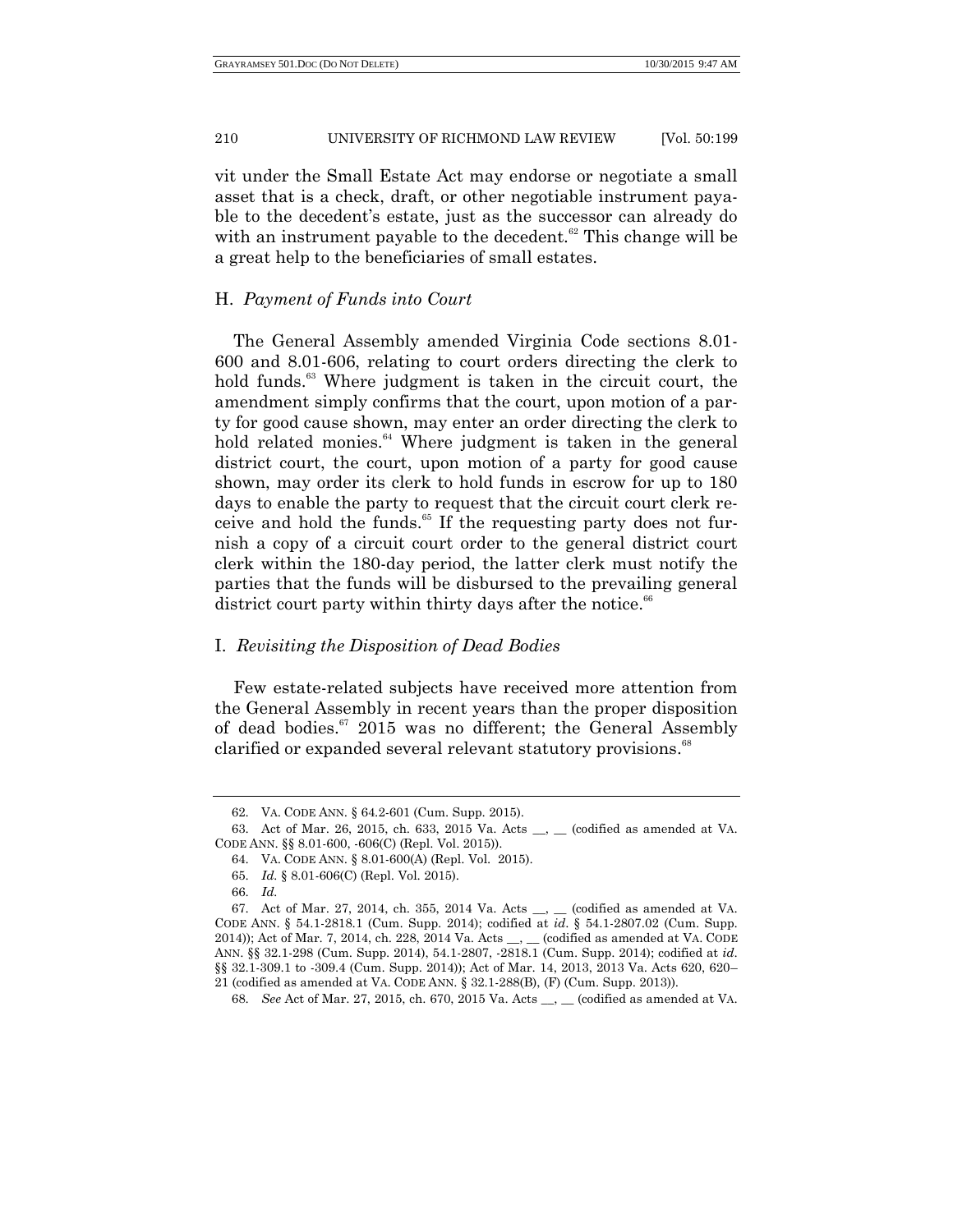The revisions clarified that the statutory provisions for the disposition of dead bodies apply to burials, interments, entombments, cremations, and any other "authorized disposition of a dead body permitted by law."<sup>69</sup> The term "next of kin" now specifically includes certain individuals "aged 18 years or older" rather than only those "over 18 years of age."<sup>70</sup> If the deceased cannot be identified or the next of kin notified, the revisions expressly permit notification of any other person authorized by law to make arrangements for disposition of the decedent's remains, and they authorize that person to claim the body.<sup>71</sup> If the next of kin or his representative fails or refuses to provide visual identification of a decedent whose remains are to be cremated, any other adult may do so.<sup>72</sup> If the decedent's identity and last residence are known, responsibility for notifying the next of kin shifts from the primary law enforcement agency for the locality in which the person or institution having initial custody of the body is located to the corresponding agency in the jurisdiction where the decedent resided.<sup>73</sup> Subsequent responsibility for disposing of an unclaimed body likewise depends on whether the decedent's identity and last residence are known. $74$ 

## II. CASES AND OPINIONS

### A. *Authority of Surviving Co-Administrator*

In *Bartee v. Vitocruz*, the Supreme Court of Virginia considered whether an estate administrator had authority to file a wrongful death suit after the death of his co-administrator.<sup>75</sup> The facts were simple: two administrators qualified on an estate, but one died before they could file a wrongful death action on behalf of the estate.<sup>76</sup> The other proceeded to file the suit, but the trial court

- 70. *See id. Compare id*. § 54.1-2800 (Cum. Supp. 2015), *with id*. (Repl. Vol. 2013).
- 71. *Id.* § 32.1-309.1(C), (D) (Cum. Supp. 2015).
- 72. *Id.* § 54.1-2818.1 (Cum. Supp. 2015).
- 73. *Id.* § 32.1-309.1(D) (Cum. Supp. 2015).
- 74. *Id.* § 32.1-309.2(A) (Cum. Supp. 2015).
- 75. 288 Va. 106, 108, 758 S.E.2d 549, 549 (2014).
- 76. *Id.* at 108–09, 758 S.E.2d at 549–50.

CODE ANN. §§ 32.1-309.1, -309.2 (Cum. Supp. 2015), 54.1-2800, -2818.1 (Cum. Supp. 2015)); Act of Mar. 26, 2015, ch. 658, 2015 Va. Acts \_\_, \_\_ (codified as amended at VA. CODE ANN. §§ 32.1-309.1, -309.2 (Cum. Supp. 2015)).

<sup>69.</sup> VA. CODE ANN. § 32.1-309.1(A) (Cum. Supp. 2015).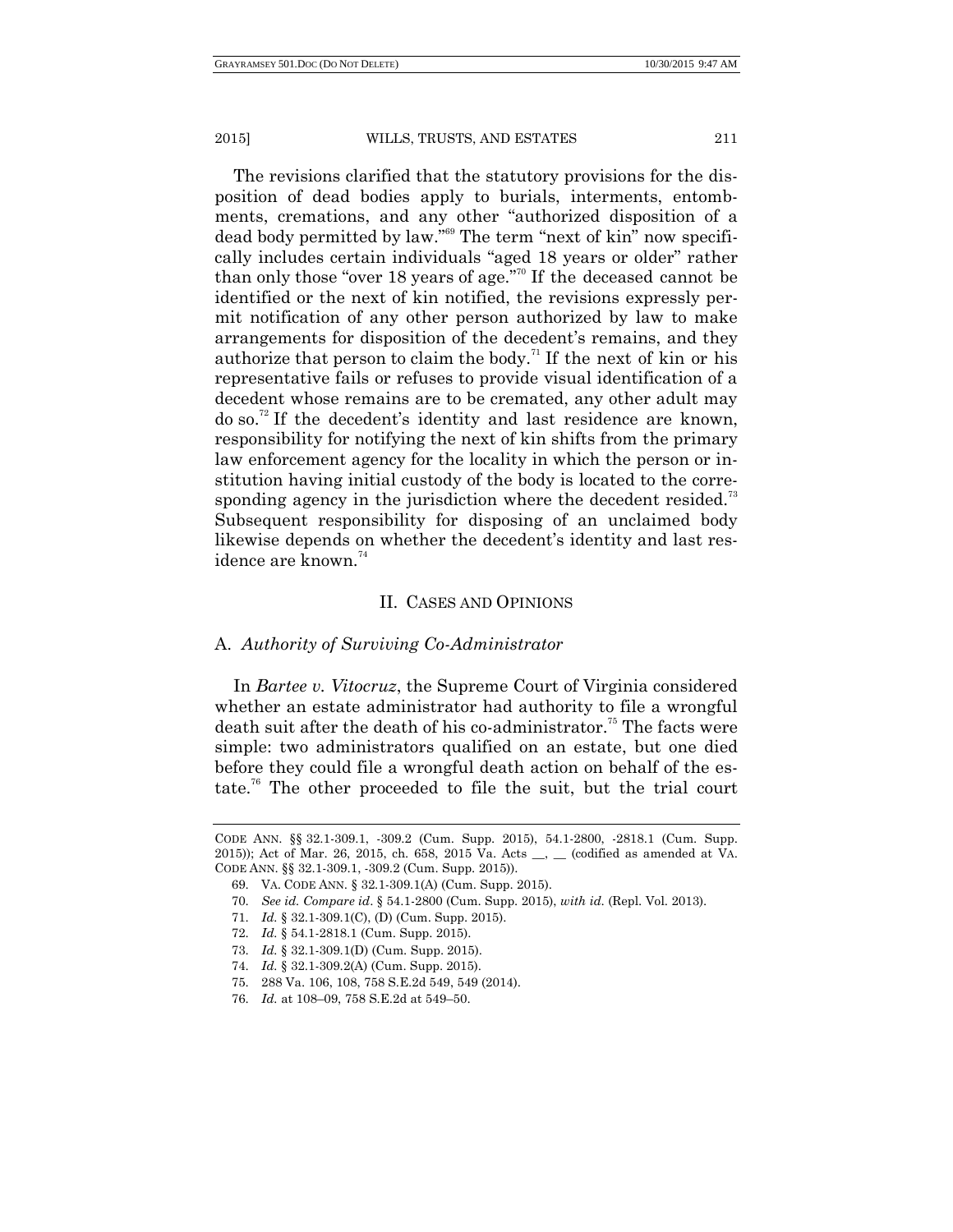ruled that he lacked standing to sue without his coadministrator—even though the court clerk had refused his request to requalify as sole administrator, saying he had the authority, as the surviving administrator, to act alone.<sup>77</sup>

Faced with this "Catch-22," the administrator appealed, arguing that the doctrine of survivorship authorized him to maintain the wrongful death action as sole remaining co-administrator.<sup>78</sup> Finding no Virginia authority on point, the court applied a threepart analysis based on Virginia statutes and case law.<sup>79</sup> First, it noted that the co-administrator was deceased and that his personal representative did not succeed to his authority as administrator, so there was no other party who could be joined as a party plaintiff.<sup>80</sup> Second, the court noted that the office of administrator was not vacant, so no other appointment could be made until a vacancy existed.<sup>81</sup> Third, the court found that Virginia Code section 64.2-517, which expressly applies the survivorship doctrine to co-executors and co-administrators *c.t.a.*, does not limit application of the doctrine to those specific fiduciaries, but instead exists only for the purpose of alerting testators of the doctrine so that they may provide otherwise in their wills if they do not wish it to apply to their chosen personal representatives.<sup>82</sup> The court therefore concluded that the sole remaining administrator was empowered to file the wrongful death suit.<sup>83</sup>

## B. *Effect of Shareholder Agreement on Estate Plan*

Sometimes courts reach the right decision but raise unwelcome questions in the process. Such is the case with *Jimenez v. Corr.*<sup>84</sup> This appeal considered whether a deceased shareholder's bequest of stock to her revocable trust was a permitted transfer under the shareholders' agreement, or whether the stock was subject to a mandatory sale provision contained in that same agreement.<sup>85</sup>

<sup>77.</sup> *Id.* at 109, 758 S.E.2d at 550.

<sup>78.</sup> *Id.* at 110, 758 S.E.2d at 550.

<sup>79.</sup> *Id.* at 110–13, 758 S.E.2d at 551–52.

<sup>80.</sup> *Id.* at 111, 758 S.E.2d at 551.

<sup>81.</sup> *Id.* at 112, 758 S.E.2d at 551–52.

<sup>82.</sup> *Id.* at 112–13, 758 S.E.2d at 552.

<sup>83.</sup> *Id.* at 113, 758 S.E.2d at 552.

<sup>84.</sup> 288 Va. 395, 764 S.E.2d 115 (2014).

<sup>85.</sup> *Id*. at 402, 764 S.E.2d at 117.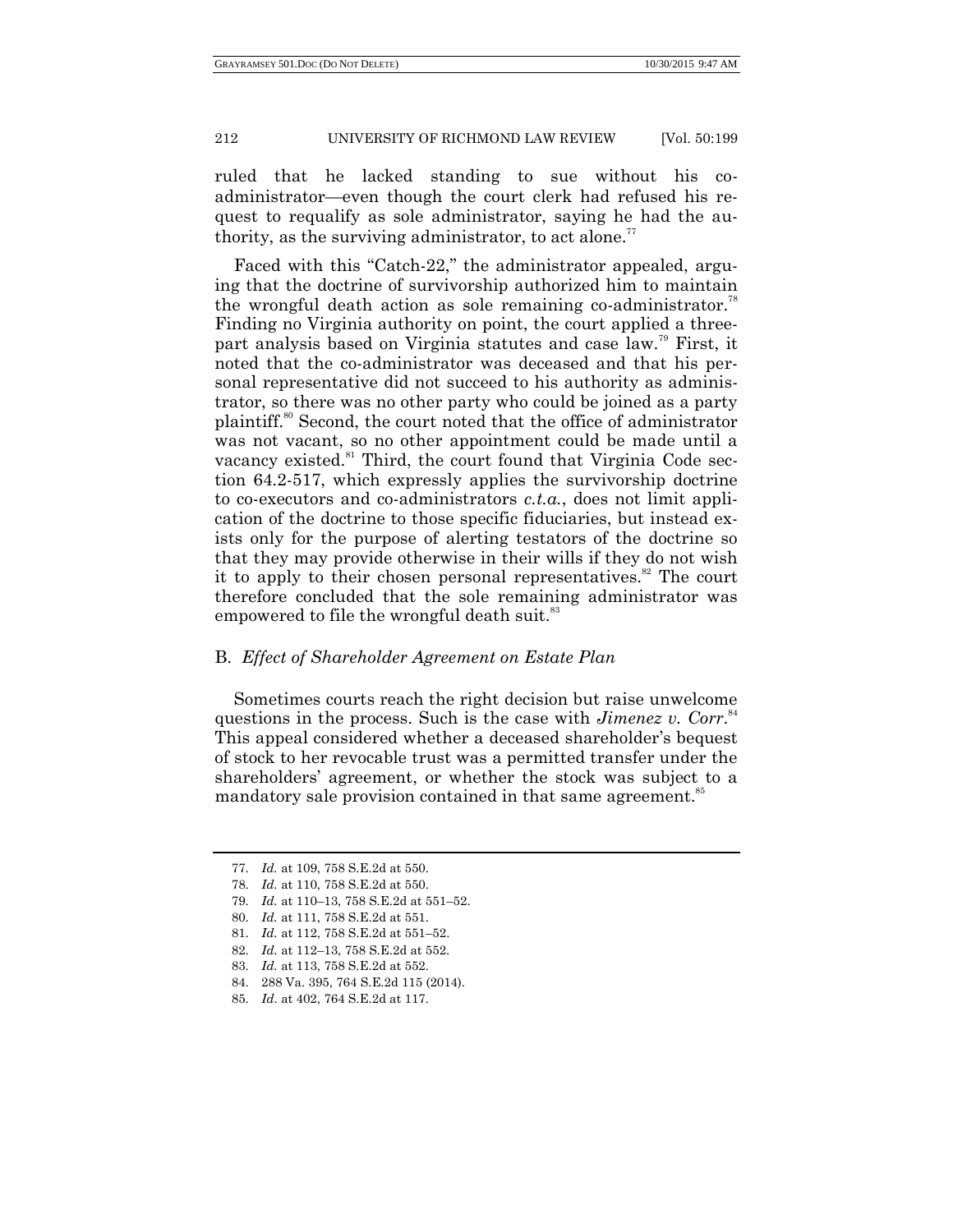Mrs. Corr's will poured her residuary estate, including shares in a closely held corporation, over to a trust for her three children.<sup>86</sup> The will authorized the executors to distribute directly to a trust beneficiary any property that otherwise would pass into the trust and then immediately from the trust to that beneficiary.<sup>87</sup> The trust instrument created three separate, equal shares which Mrs. Corr's children could withdraw at any time, but it gave her son a ninety-day option to purchase all of the shares from the trust.<sup>88</sup> The son and a son-in-law served as co-trustees.<sup>89</sup>

Several years after executing her will and revocable trust, Mrs. Corr, her son, and her daughter entered into a shareholder agreement that generally obligated a shareholder's personal representative to sell her shares to the company or to the remaining shareholders upon the death of the shareholder.<sup>90</sup> An exception allowed a shareholder to "convey or bequeath" shares during lifetime or at death to "immediate family," defined as the shareholder's spouse, children, parents, and siblings.<sup>91</sup> Trusts were not included among the permitted transferees.<sup>92</sup>

When Mrs. Corr's son purported to exercise his purchase option under the trust instrument, her daughter sought a judgment declaring that the shareholder agreement did not permit the shares to be transferred to a trust and therefore that the mandatory purchase provision of the agreement—and not the son's purchase option under the trust—should apply.<sup>93</sup> The circuit court held, however, that the shareholder agreement did not prevent the shares from passing according to the will and trust and that the son had properly exercised his purchase option.<sup>94</sup>

Considering the daughter's appeal and the effect of the transfer restrictions in the shareholders' agreement, the court observed that a trust is not a separate legal entity like a corporation, but instead is "a fiduciary relationship between already existing par-

<sup>86.</sup> *Id*. at 405–06, 764 S.E.2d at 118–19.

<sup>87.</sup> *Id*. at 405, 764 S.E.2d at 119.

<sup>88.</sup> *Id*. at 406–07, 764 S.E.2d at 119–20.

<sup>89.</sup> *See id*. at 402, 406, 764 S.E.2d at 117, 119.

<sup>90.</sup> *Id*. at 408–09, 764 S.E.2d at 120–21.

<sup>91.</sup> *Id*. at 409–10, 764 S.E.2d at 121.

<sup>92.</sup> *See id.* at 412, 764 S.E.2d at 123.

<sup>93.</sup> *See id*. at 403, 764 S.E.2d at 117.

<sup>94.</sup> *Id*. at 403, 764 S.E.2d at 118.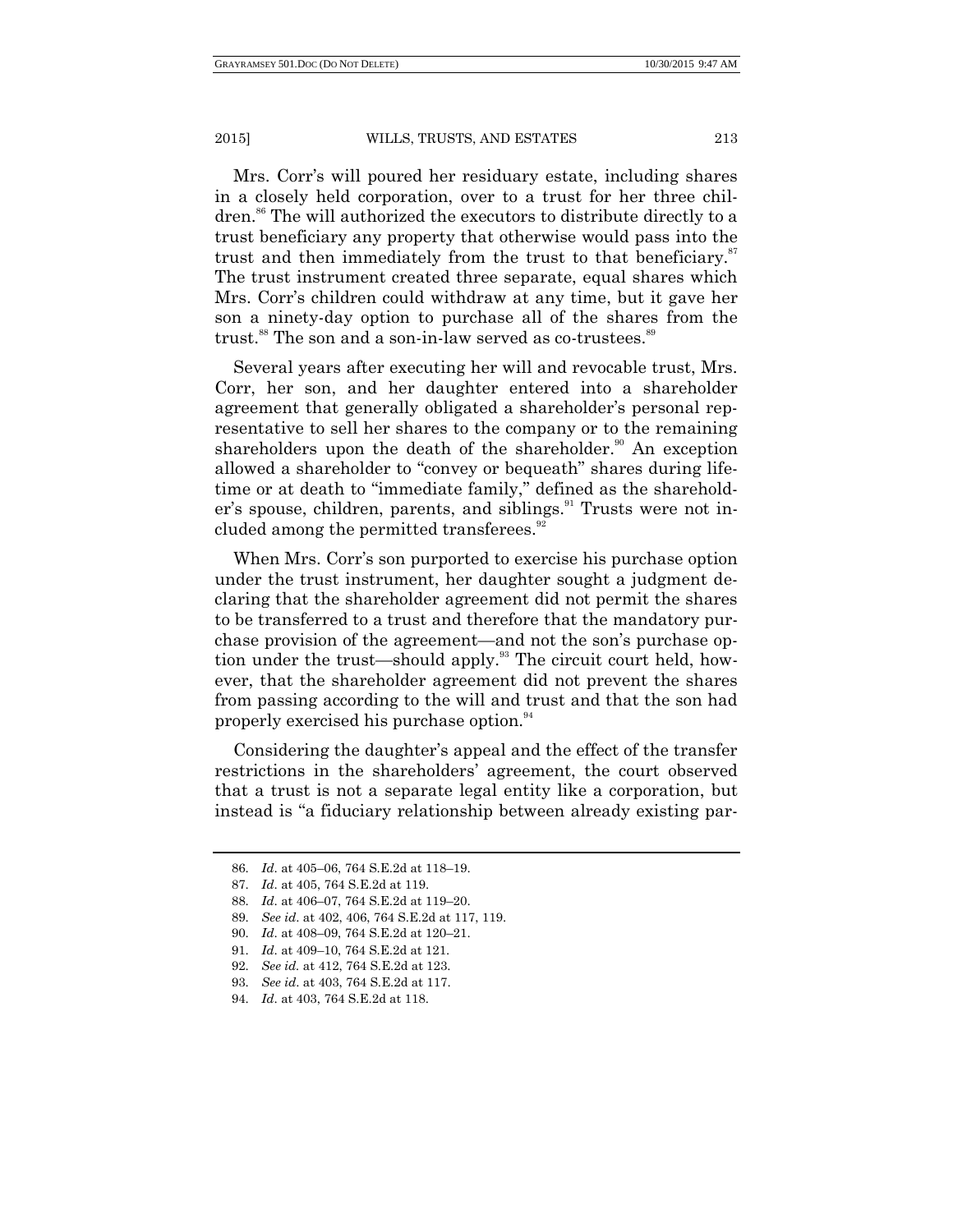ties," each of whom has certain legal rights, and is "simply a method to transfer property to another party."<sup>55</sup> It then looked through the trust to determine whether the parties who had interests in the decedent's trust were members of her immediate  $family.$ <sup>96</sup>

The Supreme Court of Virginia noted that, while a beneficiary has equitable title, "a trustee's legal interest is more than nominal," citing a trustee's broad powers under the Virginia Uniform Trust Code.<sup>97</sup> It concluded that the pourover of shares from Mrs. Corr's estate to her trust would comply with the shareholders' agreement only if the trustees and the trust beneficiaries all qualified as members of her immediate family, since "both a trustee" and a beneficiary have a substantial ownership interest in trust property."<sup>98</sup> Under that standard, the pourover violated the terms of the shareholders' agreement; while all of the trust beneficiaries were the decedent's children, one of the trustees was a son-in-law, who was not included in the shareholders' definition of "immediate family."<sup>99</sup>

The son argued that the executor's ability to distribute property directly to the children, bypassing the trust, meant that the trustee's relationship to the decedent should not be a factor in the court's analysis.<sup>100</sup> The court, however, noted that the executor was authorized to distribute only assets that otherwise would pass "immediately" to a trust beneficiary.<sup>101</sup> It held that the shares could not pass immediately to the trust beneficiaries due to the son's ninety-day purchase option, and therefore the executor could not distribute them directly to the beneficiaries. $102$ 

The son next argued that the restriction in the shareholder agreement was unenforceable because it did not specify who would purchase the shares or how many each party would purchase.<sup>103</sup> The court acknowledged that the agreement provided for

- 97. *Id*. at 412, 764 S.E.2d at 123.
- 98. *Id.* at 412, 764 S.E.2d at 122–23.
- 99. *Id*. at 412–13, 764 S.E.2d at 123.
- 100. *Id*. at 413, 764 S.E.2d at 123.
- 101. *Id.*
- 102. *Id*. at 413–14, 764 S.E.2d at 124.
- 103. *Id*. at 415, 764 S.E.2d at 124–25.

<sup>95.</sup> *Id*. at 410–11, 764 S.E.2d at 122.

<sup>96.</sup> *Id*. at 412, 764 S.E.2d at 122.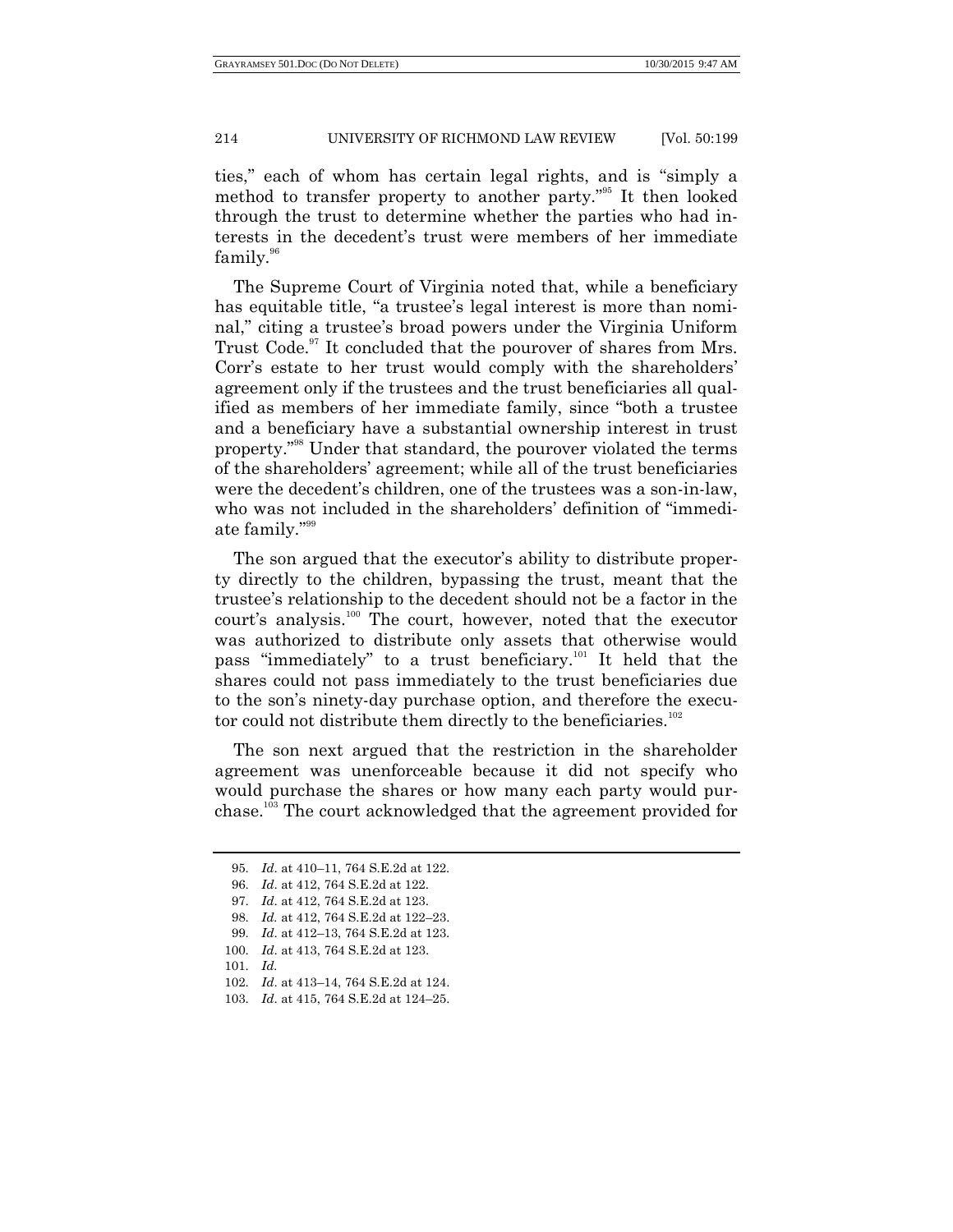many possible outcomes, but found that it nonetheless "established a mechanism to provide certainty  $\dots$ .  $\cdot$ <sup>104</sup> The court therefore remanded the case for further proceedings consistent with its finding that the shareholder agreement, not the will and trust, governed the disposition of Mrs. Corr's shares.<sup>105</sup>

Although the Supreme Court of Virginia reached the correct result, it appears to have misconstrued the nature of the trust relationship. A testamentary pourover to the trustees of a trust is not a "conveyance or bequest" to the trust beneficiaries; rather it is a conveyance or bequest for their benefit. Mrs. Corr's revocable trust already existed when the family entered into the shareholders' agreement.<sup>106</sup> Had they intended to permit transfers to it or any other trust, they could have easily included language to that effect in the shareholders' agreement. In fact, prior to *Jimenez*, the assumption of many drafters would likely have been that trusts, partnerships, or other "look through" entities are not permitted transferees unless expressly provided for in the agreement. Thus, as a result of *Jimenez*, drafters are cautioned to review existing shareholder agreements and similar agreements, and to amend them if necessary to indicate clearly whether transfers to trusts are permitted.

# C. *Removal of Executor*

In *Pettit v. Pettit,* the Supreme Court of Virginia considered whether the two-year general statute of limitations under Virginia Code section 8.01-248, as applied to claims against an attorneyin-fact, effectively prevented the removal of an executor who had previously served as the decedent's agent under a durable power of attorney.<sup>107</sup>

In this case, two siblings brought suit to remove their brother as executor of their father's estate, alleging that as executor he had breached his fiduciary duty to investigate certain actions that he had taken as their father's agent.<sup>108</sup> The circuit court sustained the executor's special plea in bar that the suit was time-barred

<sup>104.</sup> *See id.* at 415–16, 764 S.E.2d at 125.

<sup>105.</sup> *Id*. at 416, 764 S.E.2d at 125–26.

<sup>106.</sup> *See id*. at 408, 764 S.E.2d at 120.

<sup>107.</sup> No. 130508, slip op. at 1–2 (Va. Mar. 7, 2014) (unpublished decision).

<sup>108.</sup> *Id*. at 1.